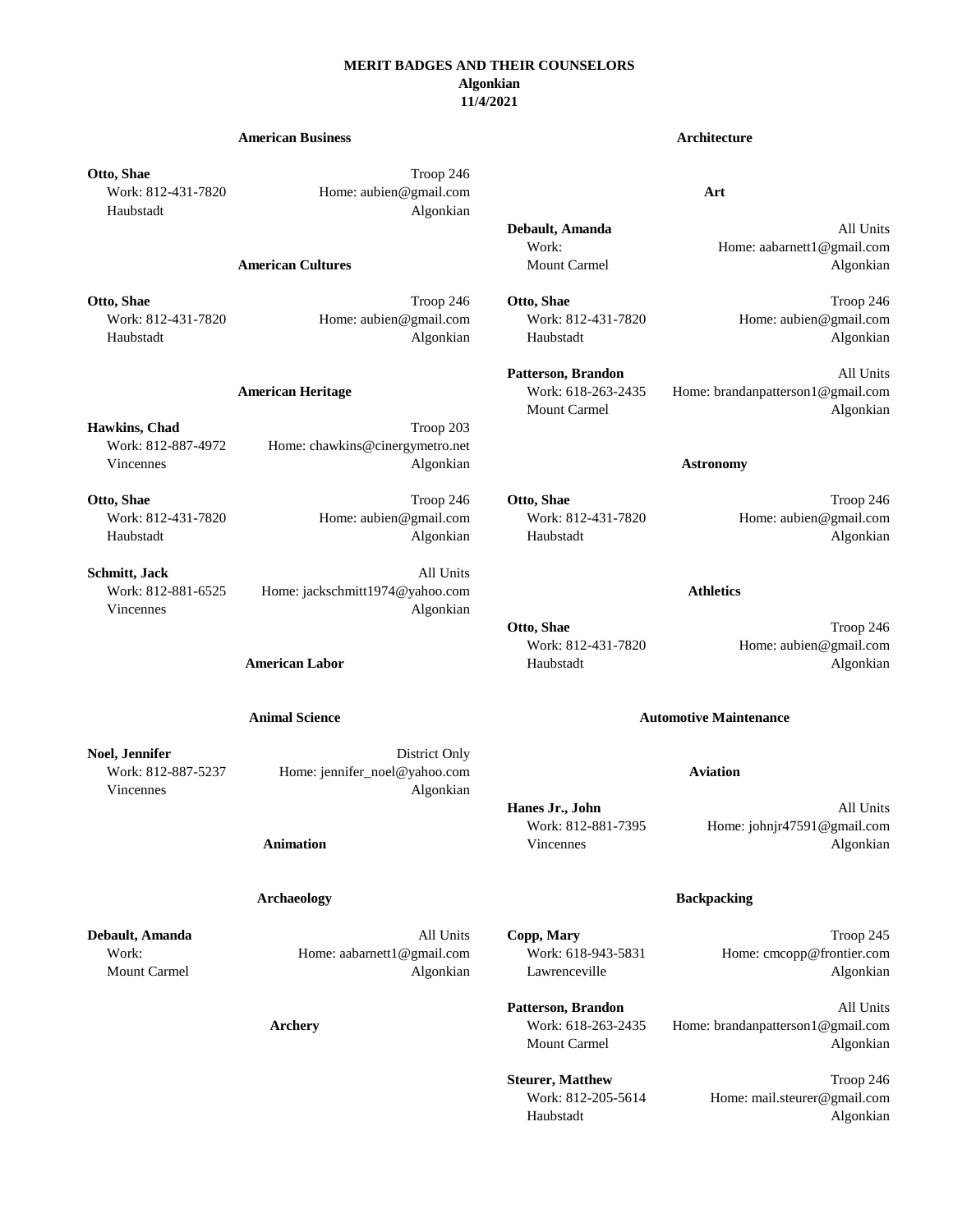**Baldwin, Angela All Units Maddox, Brenda All Units Maddox, Brenda All Units Maddox, Brenda Troop 279** Work: 812-887-2970 Home: baldwina@vcsc.k12.in.us Work: 812-887-6926 Home: mbambi317@hotmail.com Vincennes and Algonkian and Algonkian and Oaktown and Algonkian Algonkian

Mount Carmel **Algonkian** Algonkian Mount Carmel Algonkian Algonkian

Patterson, Brandon **All Units** Work: 618-263-2435 Home: brandanpatterson1@gmail.com **Chemistry** Mount Carmel Algonkian

**Baldwin, Angela** All Units Work: 812-887-2970 Home: baldwina@vcsc.k12.in.us **Chess** Vincennes Algonkian

### **Bugling**

### **Camping**

Work: 812-887-2970 Home: baldwina@vcsc.k12.in.us Vincennes Vincennes Algonkian Vincennes Algonkian

**Copp, Mary** Troop 245 Work: 812-760-0251 Home: mjburnor@gmail.com Work: 618-943-5831 Home: cmcopp@frontier.com Haubstadt Algonkian Lawrenceville Algonkian

Work: Home: aabarnett1@gmail.com Mount Carmel Algonkian Algonkian Mount Carmel Algonkian

Olney Algonkian

**Noel, Jason Troop 210** Work: 812-431-7820 Home: aubien@gmail.com Work: 812-887-2490 Home: jason720noel@yahoo.com Haubstadt Algonkian Vincennes Algonkian

**Otto, Randy Community Community Community Community Community Community Citizen in Nation** Work: 812-431-7824 Home: randy.otto@ecssolutions.com Haubstadt Algonkian **Baldwin, Angela** All Units

**Patterson, Brandon** All Units All Units Vincennes Algonkian Algonkian Work: 618-263-2435 Home: brandanpatterson1@gmail.com Mount Carmel Algonkian **Debault, Amanda** All Units

Work: 812-205-5614 Home: mail.steurer@gmail.com Haubstadt Algonkian **Otto, Shae** Troop 246

### **Basketry Canoeing**

**Debault, Amanda** All Units **Patterson, Brandon** All Units Work: Home: aabarnett1@gmail.com Work: 618-263-2435 Home: brandanpatterson1@gmail.com

Tarbuck, Teresa District Only Work: 251-648-2416 Home: ttarbuckbus@gmail.com **Bird Study Contract Algonization Vincennes Contract Algonization Algonization Algonization Algonization** 

### **Cinematography**

### **Citizen in Community**

**Baldwin, Angela** All Units **Baldwin, Angela All Units** Work: 812-887-2970 Home: baldwina@vcsc.k12.in.us

**Burnor, Julia** All Units

**Debault, Amanda** All Units **Debault, Amanda All Units** Work: Home: aabarnett1@gmail.com

**Disinger, Robert** Troop 246 **Millman, Edward** Troop 211 Work: 812-639-4833 Home: bobdisinger@yahoo.com Work: 618-843-7245 Home: edmillman@hotmail.com Jasper Algonkian

**Otto, Shae** Troop 246

Work: 812-887-2970 Home: baldwina@vcsc.k12.in.us

Work: Home: aabarnett1@gmail.com **Steurer, Matthew Troop 246 Mount Carmel Algonkian** 

> Work: 812-431-7820 Home: aubien@gmail.com Haubstadt Algonkian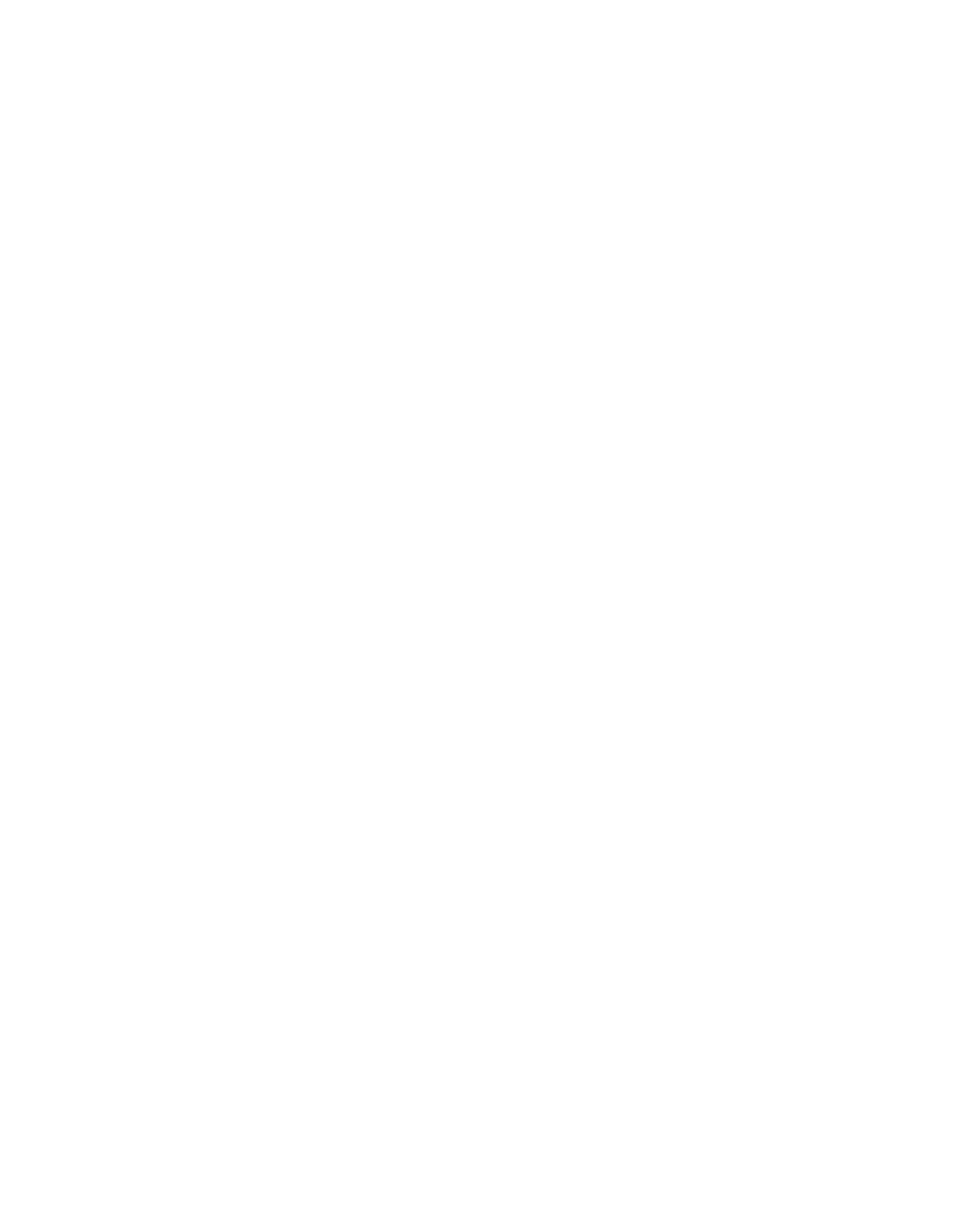**Baldwin, Angela** All Units

**Debault, Amanda** All Units

**Disinger, Robert** Troop 246 Work: 812-639-4833 Home: bobdisinger@yahoo.com Jasper Algonkian **Composit Materials**

**Hartzell, Neal** All Units Work: 618-204-9667 Home: albionfreemethodist@gmail.com **Computers** Albion Algonkian

## **Climbing**

Mount Carmel **Algonizian** 

**Debault, Amanda** All Units

Work: 812-887-2970 Home: baldwina@vcsc.k12.in.us Vincennes Algonkian **Patterson, Brandon** All Units

Work: Home: aabarnett1@gmail.com

Work: 812-639-4833 Home: bobdisinger@yahoo.com Jasper Algonkian

**Klaus, Senay** All Units Work: 812-457-7812 Home: senay327@gmail.com Grayville Algonkian

**Mackey, Bette** All Units **Citizen in World** Work: 812-381-3868 Home: moriahsmom@hotmail.com Bicknell Algonkian

Work: 812-887-2970 Home: baldwina@vcsc.k12.in.us **Noel, Jennifer** District Only Vincennes and Algonkian Mork: 812-887-5237 Home: jennifer\_noel@yahoo.com Vincennes Algonkian

Work: **Home: aabarnett1@gmail.com Patterson, Brandon** and All Units Mount Carmel Algonkian Work: 618-263-2435 Home: brandanpatterson1@gmail.com Mount Carmel **Algonkian** 

### **Cooking**

**Baldwin, Angela** All Units **Debault, Amanda All Units** Work: 812-887-2970 Home: baldwina@vcsc.k12.in.us Work: Home: aabarnett1@gmail.com Vincennes Algonkian

> **Copp, Mary** Troop 245 Work: 618-943-5831 Home: cmcopp@frontier.com **Coin Collecting Community Coin Collecting Community Community Community Community Community Community Community Community Community Community Community Community Community Community Community Community Community Community**

**Debault, Amanda** All Units **Collections** Work: Home: aabarnett1@gmail.com Mount Carmel **Algonkian** 

Work: **Home:** aabarnett1@gmail.com **Disinger, Robert** Troop 246 Mount Carmel **Algonkian** Work: 812-639-4833 Home: bobdisinger@yahoo.com Jasper Algonkian

Work: 812-431-7820 **Home:** aubien@gmail.com **Hawkins, Chad** Troop 203 Haubstadt Algonkian Work: 812-887-4972 Home: chawkins@cinergymetro.net Vincennes Algonkian

**Communications Mackey, Bette All Units** Work: 812-381-3868 Home: moriahsmom@hotmail.com **Baldwin, Angela** All **All Units** All Units Bicknell **All Algonkian** Algonkian

Work: 618-263-2435 Home: brandanpatterson1@gmail.com **Debault, Amanda** All **All Units** Mount Carmel Algonkian Algonkian

Mount Carmel Algonkian **Schmitt, Jack** All Units Work: 812-881-6525 Home: jackschmitt1974@yahoo.com **Disinger, Robert** Algonkian Troop 246 Vincennes Algonkian Algonkian

**Crime Prevention**

**Otto, Shae** Troop 246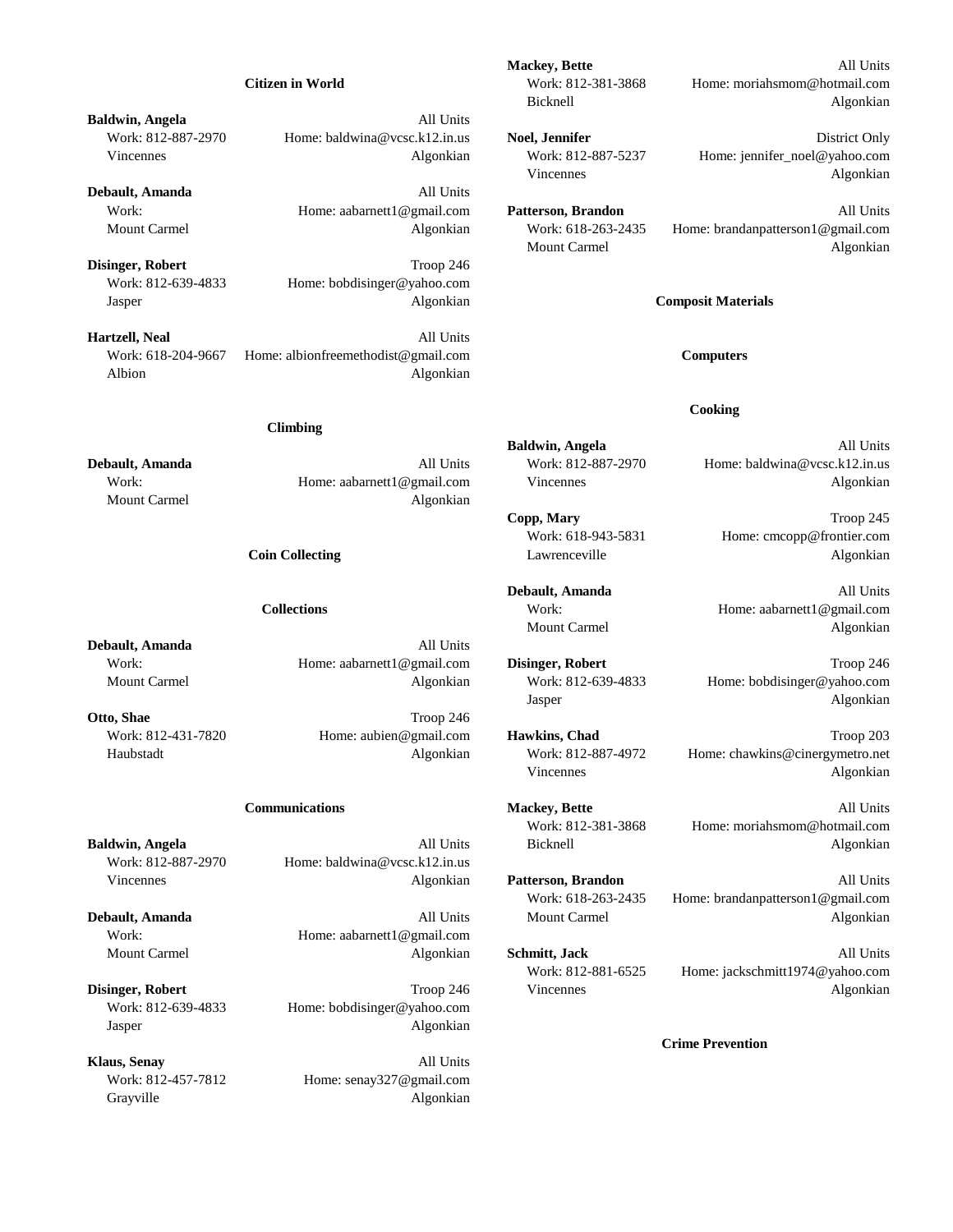**Otto, Randy** Troop 246 **Copp, Mary** Troop 245 **Copp, 215** Troop 245

Work: 812-431-7824 Home: randy.otto@ecssolutions.com Work: 618-943-5831 Home: cmcopp@frontier.com Haubstadt Algonkian Lawrenceville Algonkian

**Noel, Jennifer** District Only Work: 812-887-5237 Home: jennifer\_noel@yahoo.com **Klaus, Senay** All Units Vincennes and Algonkian Mork: 812-457-7812 Home: senay327@gmail.com

Work: Home: aabarnett1@gmail.com Mount Carmel **Algonkian Otto, Shae** Troop 246

**Hawkins, Chad Haubstadt Haubstadt Algonkian** Work: 812-887-4972 Home: chawkins@cinergymetro.net Vincennes Algonkian **Patterson, Brandon** All Units

Work: 812-887-5237 Home: jennifer\_noel@yahoo.com Vincennes Algonkian

**Schmitt, Jack** All Units Work: 812-881-6525 Home: jackschmitt1974@yahoo.com Vincennes Algonkian **Engineering**

**Otto, Randy** Troop 246 Work: 812-431-7824 Home: randy.otto@ecssolutions.com Haubstadt Algonkian **Entrepreneurship**

**Maddox, Brenda** Troop 279 **Steurer, Matthew** Troop 246

**Steurer, Matthew Troop 246 Weger, Ricky Troop 245 Troop 245 Weger, Ricky Troop 245** 

Work: 812-887-6926 Home: mbambi317@hotmail.com Work: 812-205-5614 Home: mail.steurer@gmail.com Oaktown Algonkian Haubstadt Algonkian

Work: 812-205-5614 Home: mail.steurer@gmail.com Work: 618-843-6253 Home: rweger53@gmail.com Haubstadt Algonkian Flat Rock Algonkian

## **Dentistry Electronics**

**Otto, Shae Troop 246 Contract Contract Contract Contract Contract Contract Contract Contract Contract Contract Contract Contract Contract Contract Contract Contract Contract Contract Contract Contract Contract Contract Co** Work: 812-431-7820 Home: aubien@gmail.com Work: 812-431-7824 Home: randy.otto@ecssolutions.com Haubstadt Algonkian Haubstadt Algonkian

## **Digital Technology Emergency Preparedness**

**Debault, Amanda** All Units **Disabilities Awareness** Work: Work: Home: aabarnett1@gmail.com Mount Carmel Algonkian

Grayville Algonkian

**Dog Care** Troop 210 Work: 812-887-2490 Home: jason720noel@yahoo.com **Debault, Amanda** All Units All Units Vincennes Algonkian Algonkian

Work: 812-431-7820 Home: aubien@gmail.com

Work: 618-263-2435 Home: brandanpatterson1@gmail.com **Noel, Jennifer** Algonkian Algonkian District Only Mount Carmel Algonkian Algonkian

## **Energy**

**Otto, Randy** Troop 246 **Drafting** Work: 812-431-7824 Home: randy.otto@ecssolutions.com Haubstadt Algonkian

**Noel, Jennifer** District Only Work: 812-887-5237 Home: jennifer\_noel@yahoo.com Vincennes Algonkian

## **Cycling Electricity**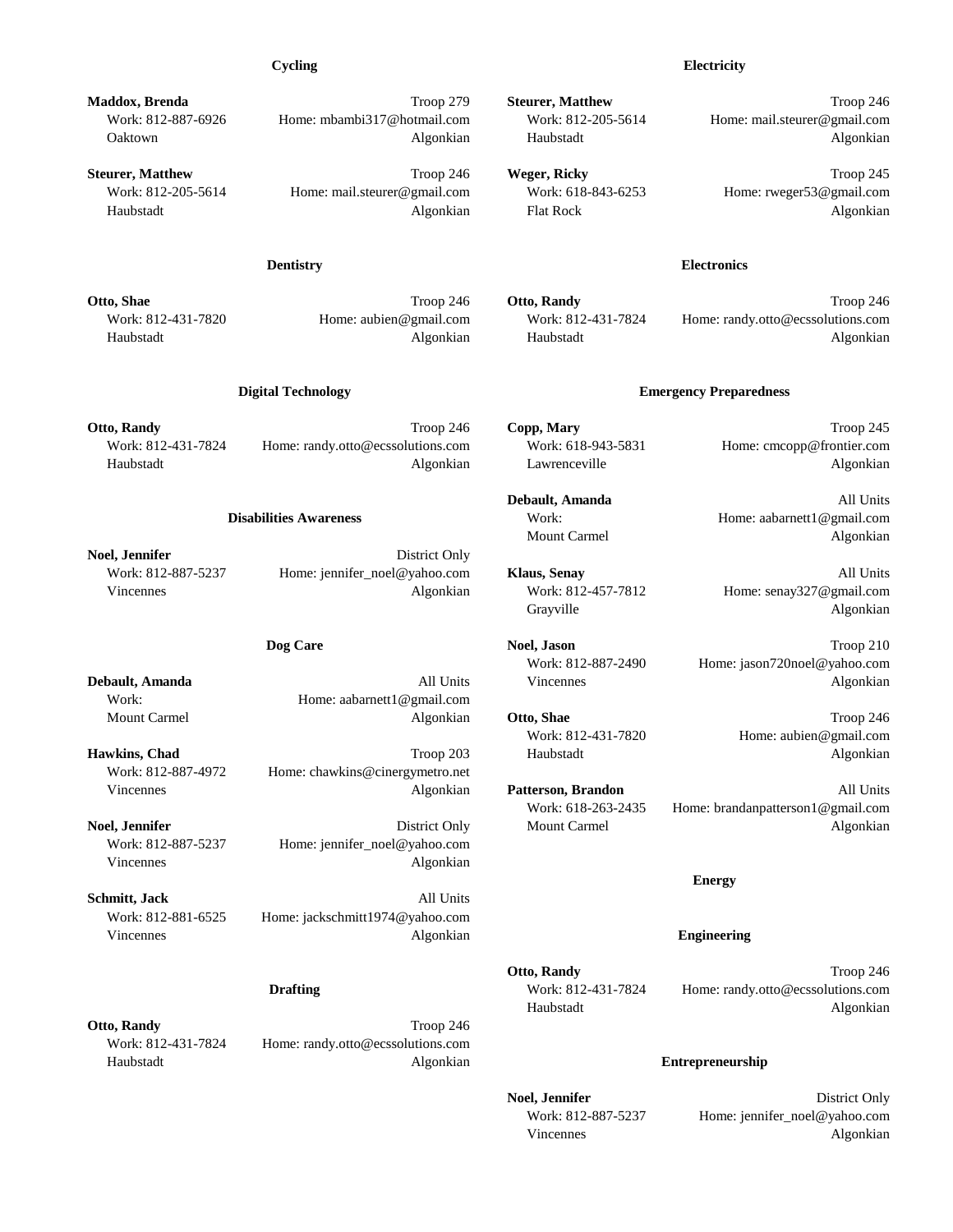**Otto, Randy** Troop 246 Work: 812-431-7824 Home: randy.otto@ecssolutions.com **Farm Mechanics** Haubstadt Algonkian

### **Environmental Science**

**Debault, Amanda All Units Fire Safety** Work: Home: aabarnett1@gmail.com

Work: 251-648-2416 Home: ttarbuckbus@gmail.com Vincennes Algonkian

**Steurer, Matthew Troop 246** Lawrenceville Algonkian Work: 812-205-5614 Home: mail.steurer@gmail.com Haubstadt Algonkian **Debault, Amanda** All Units

## **Family Life**

Vincennes Algonkian

Lawrenceville Algonkian

Work: Home: aabarnett1@gmail.com Mount Carmel Algonkian

**Disinger, Robert** Troop 246 Work: 812-639-4833 Home: bobdisinger@yahoo.com **Copp, Mary** Troop 245 Jasper Algonkian Work: 618-943-5831 Home: cmcopp@frontier.com

**Hawkins, Chad** Troop 203 Work: 812-887-4972 Home: chawkins@cinergymetro.net **Disinger, Robert** Troop 246 Vincennes Algonkian Work: 812-639-4833 Home: bobdisinger@yahoo.com

**Kirk, Penny** All Units

**Maddox, Brenda** Troop 279 Work: 812-887-6926 Home: mbambi317@hotmail.com **Steurer, Matthew** Troop 246

**Otto, Shae** Troop 246 Work: 812-431-7820 Home: aubien@gmail.com Haubstadt Algonkian **Fly Fishing**

**Schmitt, Jack** All Units Work: 812-881-6525 Home: jackschmitt1974@yahoo.com

### **Fingerprinting**

Mount Carmel **Algonkian Noel, Jason Noel Algonkian Noel, Jason Troop 210** Work: 812-887-2490 Home: jason720noel@yahoo.com **Tarbuck, Teresa District Only District Only Vincennes Constanting Constanting Algonkian** 

## **First Aid**

**Exploration Copp, Mary Copp, Mary** Troop 245 Work: 618-943-5831 Home: cmcopp@frontier.com

Work: Home: aabarnett1@gmail.com Mount Carmel Algonkian

**Klaus, Senay** All Units **Baldwin, Angela All Units** Work: 812-457-7812 Home: senay327@gmail.com Work: 812-887-2970 Home: baldwina@vcsc.k12.in.us Grayville Grayulle Algonkian

**Noel, Jason** Troop 210 **Copp, Mary** Troop 245 Work: 812-887-2490 Home: jason720noel@yahoo.com Work: 618-943-5831 Home: cmcopp@frontier.com Vincennes Algonkian

# **Debault, Amanda All Units Fish and Wildlife Management**

## **Fishing**

Lawrenceville Algonkian

Jasper Algonkian

Work: 812-886-8911 Home: papkmom@juno.com **Otto, Randy** Troop 246 Vincennes Algonkian Work: 812-431-7824 Home: randy.otto@ecssolutions.com Haubstadt Algonkian

Oaktown Algonkian Work: 812-205-5614 Home: mail.steurer@gmail.com Haubstadt Algonkian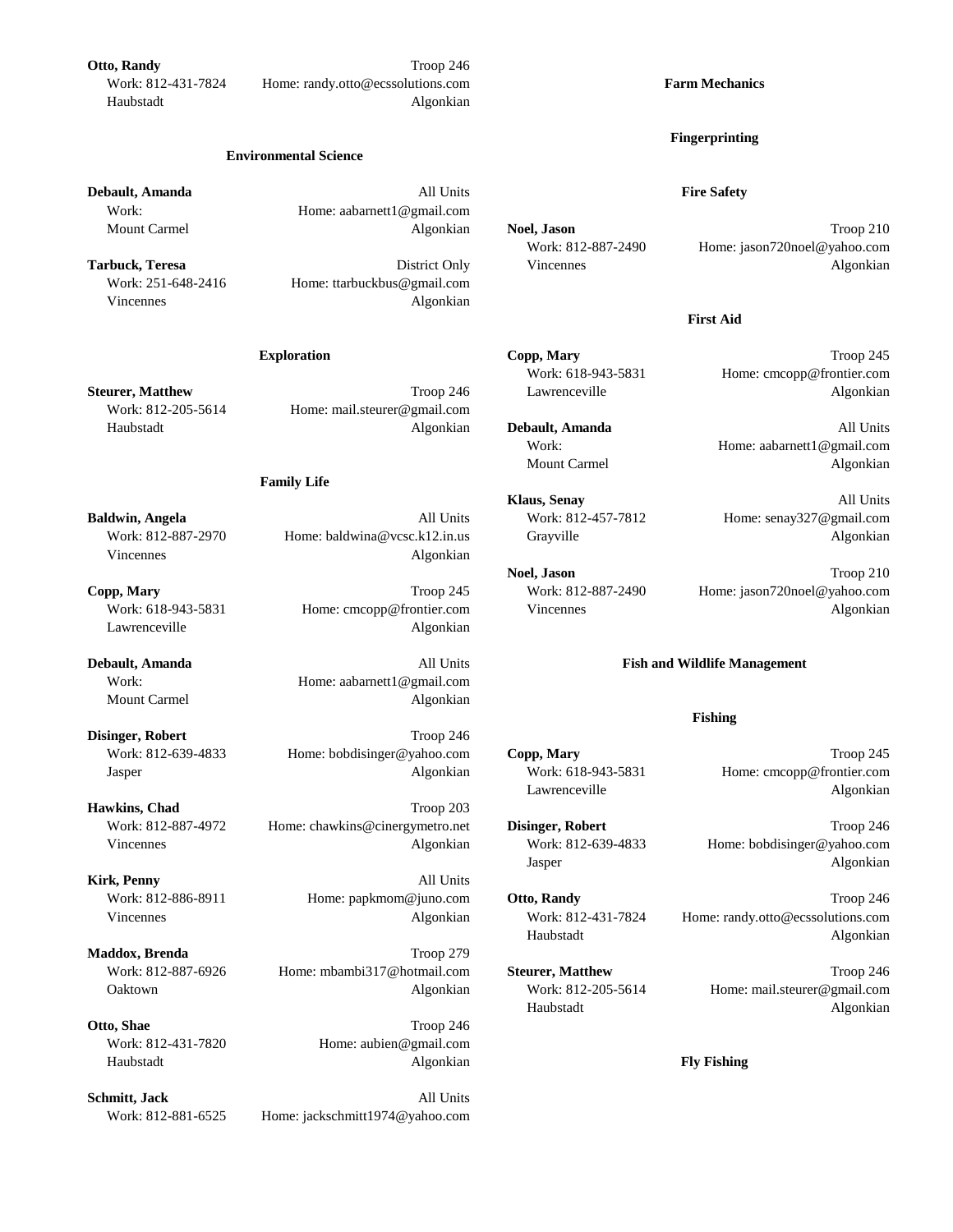## **Klaus, Senay** All Units **Disinger, Robert** Troop 246 Work: 812-457-7812 Home: senay327@gmail.com Work: 812-639-4833 Home: bobdisinger@yahoo.com Grayville Algonkian Algonkian Jasper Algonkian Algonkian Jasper Algonkian

Work: Home: aabarnett1@gmail.com

Work: 812-205-5614 Home: mail.steurer@gmail.com

### **Genealogy**

**Hartzell, Neal All Units** Work: 812-205-5614 Home: mail.steurer@gmail.com Work: 618-204-9667 Home: albionfreemethodist@gmail.com Haubstadt Algonkian Albion Algonkian

## **Geocaching**

**Patterson, Brandon** All Units Work: 812-431-7824 Home: randy.otto@ecssolutions.com Work: 618-263-2435 Home: brandanpatterson1@gmail.com Haubstadt Algonkian Mount Carmel **Algonizian** 

**Steurer, Matthew Troop 246** Work: 812-205-5614 Home: mail.steurer@gmail.com Work: 812-205-5614 Home: mail.steurer@gmail.com Haubstadt Algonkian Haubstadt Algonkian

### **Geology**

**Otto, Shae Indian Lore** Troop 246 **Indian Lore** 

Work: 812-431-7820 Home: aubien@gmail.com Haubstadt Algonkian **Baldwin, Angela** All Units

### **Golf**

**Otto, Randy Community Community Community Community Community Community Community Community Community Community Community Community Community Community Community Community Community Community Community Community Community** Work: 812-431-7824 Home: randy.otto@ecssolutions.com Mount Carmel Algonkian Haubstadt Algonkian

## **Forestry Hiking**

Hawkins, Chad Troop 203 Game Design Work: 812-887-4972 Home: chawkins@cinergymetro.net Vincennes Algonkian

**Gardening Klaus, Senay Cardening Cardening All Units** Work: 812-457-7812 Home: senay327@gmail.com **Debault, Amanda** All Units All Units Grayville Algonkian

Mount Carmel Algonkian **Patterson, Brandon** All Units

Haubstadt Algonkian **Schmitt, Jack** All Units

Work: 618-263-2435 Home: brandanpatterson1@gmail.com **Steurer, Matthew Troop 246 Mount Carmel Algonkian** 

Work: 812-881-6525 Home: jackschmitt1974@yahoo.com Vincennes Algonkian

**Steurer, Matthew Troop 246** 

### **Home Repairs**

**Otto, Randy** Troop 246

**Steurer, Matthew Troop 246** 

### **Horsemanship**

Work: 812-887-2970 Home: baldwina@vcsc.k12.in.us Vincennes Algonkian

**Debault, Amanda** All Units

Patterson, Brandon **All Units** Work: 618-263-2435 Home: brandanpatterson1@gmail.com **Graphic Arts** Mount Carmel Algonkian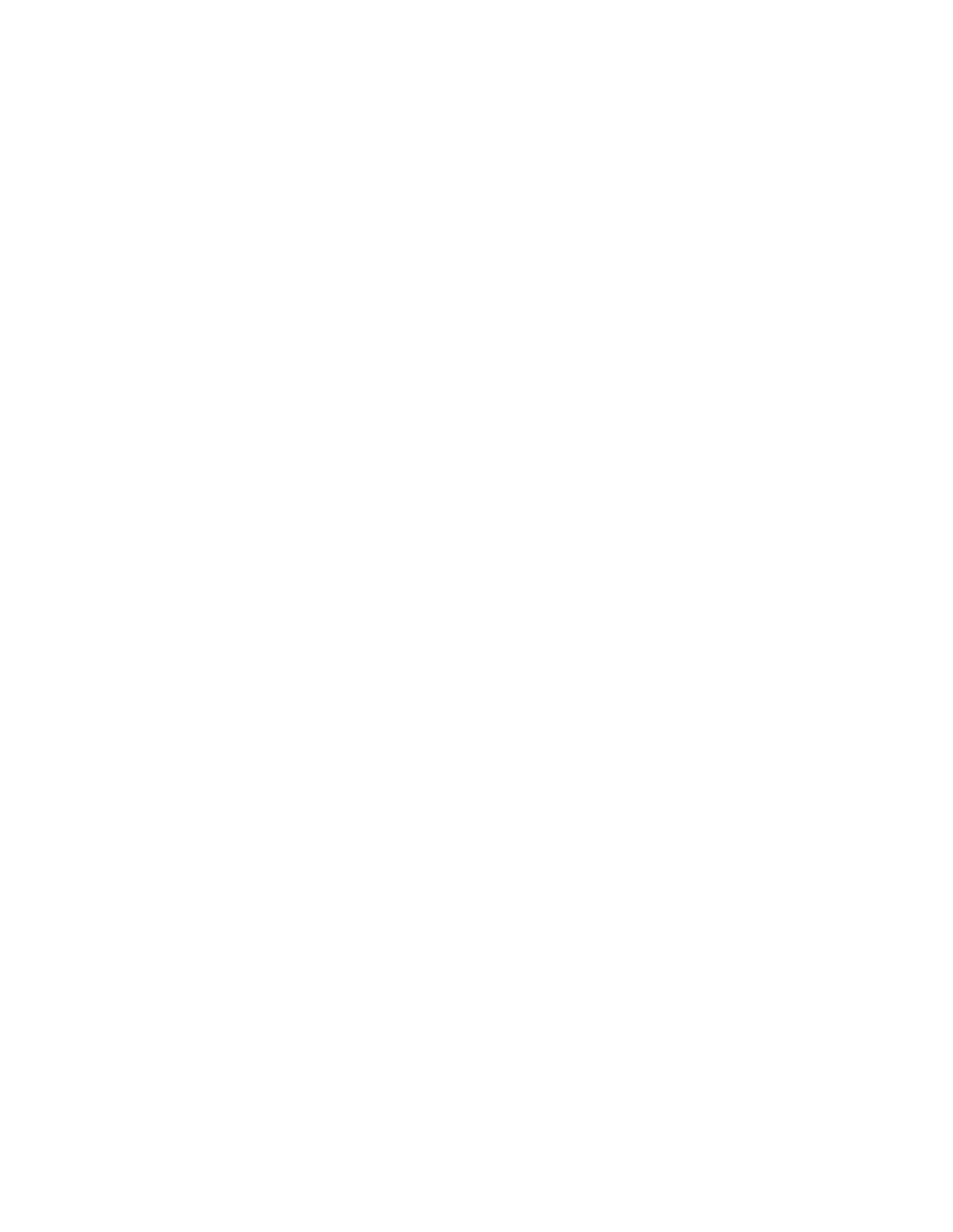### **Insect Study Lifesaving**

**Baldwin, Angela All Units Noel, Jason Company Troop 210** 

**Otto, Randy** Troop 246 Work: 812-431-7824 Home: randy.otto@ecssolutions.com Haubstadt Algonkian **Mammal Study**

**Klaus, Senay** All Units

**Otto, Shae** Troop 246 Work: 812-431-7820 Home: aubien@gmail.com Haubstadt Algonkian **Medicine**

**Maddox, Brenda** Troop 279

### **Landscape Architecture**

**Steurer, Matthew Troop 246** Work: 812-205-5614 Home: mail.steurer@gmail.com Haubstadt Algonkian **Mining in Society**

**Debault, Amanda** All Units Work: Home: aabarnett1@gmail.com **Movie Making** Mount Carmel Algonkian

**Otto, Shae Music Music Music Music Music Music Music Music Music** Work: 812-431-7820 Home: aubien@gmail.com

Work: 812-887-2970 Home: baldwina@vcsc.k12.in.us Work: 812-887-2490 Home: jason720noel@yahoo.com

Vincennes Algonkian Mission and Algonkian Vincennes and Algonkian Algonkian Patterson, Brandon **All Units** 

**Inventing** Work: 618-263-2435 Home: brandanpatterson1@gmail.com Mount Carmel **Algonizian** 

**Baldwin, Angela** All Units **Journalism** Work: 812-887-2970 Home: baldwina@vcsc.k12.in.us Vincennes Algonkian

Vincennes Algonkian

Work: 812-457-7812 Home: senay327@gmail.com **Noel, Jennifer** District Only Grayville **Algonkian** Work: 812-887-5237 Home: jennifer\_noel@yahoo.com

**Debault, Amanda** All Units **Kayaking** Work: Home: aabarnett1@gmail.com Mount Carmel Algonkian

Work: 812-887-6926 Home: mbambi317@hotmail.com **Noel, Jennifer** District Only

Oaktown Algonkian Work: 812-887-5237 Home: jennifer\_noel@yahoo.com Vincennes Algonkian

### **Metalwork**

**Law Model Design and Building**

## **Leatherwork Motorboating**

**Baldwin, Angela** All Units **Patterson, Brandon** All Units Work: 812-887-2970 Home: baldwina@vcsc.k12.in.us Work: 618-263-2435 Home: brandanpatterson1@gmail.com Vincennes and Algonkian Mount Carmel Algonkian Mount Carmel Algonkian Algonkian

Haubstadt Algonkian **Hartzell, Neal** All Units Work: 618-204-9667 Home: albionfreemethodist@gmail.com Albion Algonkian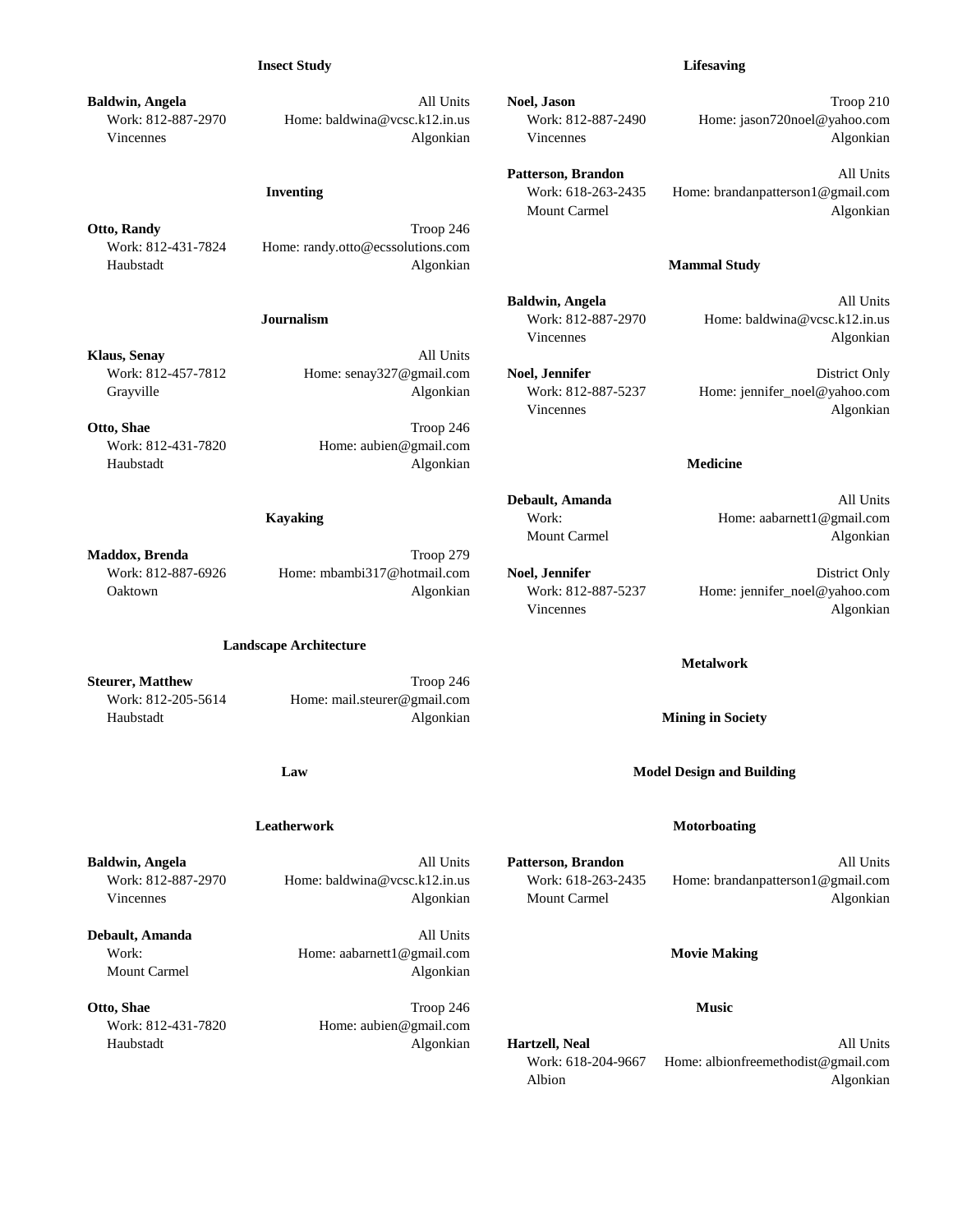**Mackey, Bette** All Units **Kirk, Penny** All Units

**Klaus, Senay** All Units

**Oceanography**

### **Orienteering**

Mount Carmel **Algonizian** 

Work: 812-431-7824 Home: randy.otto@ecssolutions.com Work: 812-887-4972 Home: chawkins@cinergymetro.net Haubstadt Algonkian Vincennes Algonkian

Work: 812-760-0251 Home: mjburnor@gmail.com Haubstadt Algonkian **Schmitt, Jack** All Units

Work: 812-887-4972 Home: chawkins@cinergymetro.net Vincennes Algonkian

Work: 812-381-3868 Home: moriahsmom@hotmail.com Work: 812-886-8911 Home: papkmom@juno.com Bicknell Algonkian Vincennes Algonkian

**Otto, Shae** Troop 246 **Mackey, Bette** All Units Work: 812-431-7820 Home: aubien@gmail.com Work: 812-381-3868 Home: moriahsmom@hotmail.com Haubstadt Algonkian Bicknell Algonkian

> **Maddox, Brenda** Troop 279 **Nature** Work: 812-887-6926 Home: mbambi317@hotmail.com Oaktown Algonkian

Work: 812-457-7812 Home: senay327@gmail.com **Moore, Jessica** Troop 293G Grayville **Algonkian** Work: 618-240-3890 Home: marriott\_07@hotmail.com Mount Carmel Algonkian

> **Nuclear Science Schmitt, Jack** All Units Work: 812-881-6525 Home: jackschmitt1974@yahoo.com Vincennes Algonkian

## **Personal Management**

**Baldwin, Angela** All Units **Patterson, Brandon All Units** Work: 812-887-2970 Home: baldwina@vcsc.k12.in.us Work: 618-263-2435 Home: brandanpatterson1@gmail.com Vincennes Algonkian

> **Debault, Amanda** All Units Work: Home: aabarnett1@gmail.com **Painting Algonkian** Mount Carmel **Algonizian** Algonkian

**Debault, Amanda** Troop 246 **All Units Disinger, Robert** Troop 246 Work: Home: aabarnett1@gmail.com Work: 812-639-4833 Home: bobdisinger@yahoo.com Mount Carmel **Algonkian** Algonkian and Jasper **Algonian** Jasper Algonkian Algonkian

**Otto, Randy Channel Channel Troop 246 <b>Hawkins, Chad** Troop 203

**Otto, Shae** Troop 246 **Mackey, Bette** All Units Work: 812-431-7820 Home: aubien@gmail.com Work: 812-381-3868 Home: moriahsmom@hotmail.com Haubstadt Algonkian Bicknell Algonkian

**Steurer, Matthew Troop 246 Maddox, Brenda** Troop 279 Work: 812-205-5614 Home: mail.steurer@gmail.com Work: 812-887-6926 Home: mbambi317@hotmail.com Haubstadt Algonkian Oaktown Algonkian

> **Otto, Shae** Troop 246 **Pathfinding - Historic** Work: 812-431-7820 Home: aubien@gmail.com Haubstadt Algonkian

**Personal Fitness Patterson, Brandon** All Units Work: 618-263-2435 Home: brandanpatterson1@gmail.com **Burnor, Julia** Algonkian All Units Mount Carmel Algonkian Algonkian

Work: 812-881-6525 Home: jackschmitt1974@yahoo.com **Hawkins, Chad** Algonkian **Troop 203** Vincennes **Troop 203** Vincennes Algonkian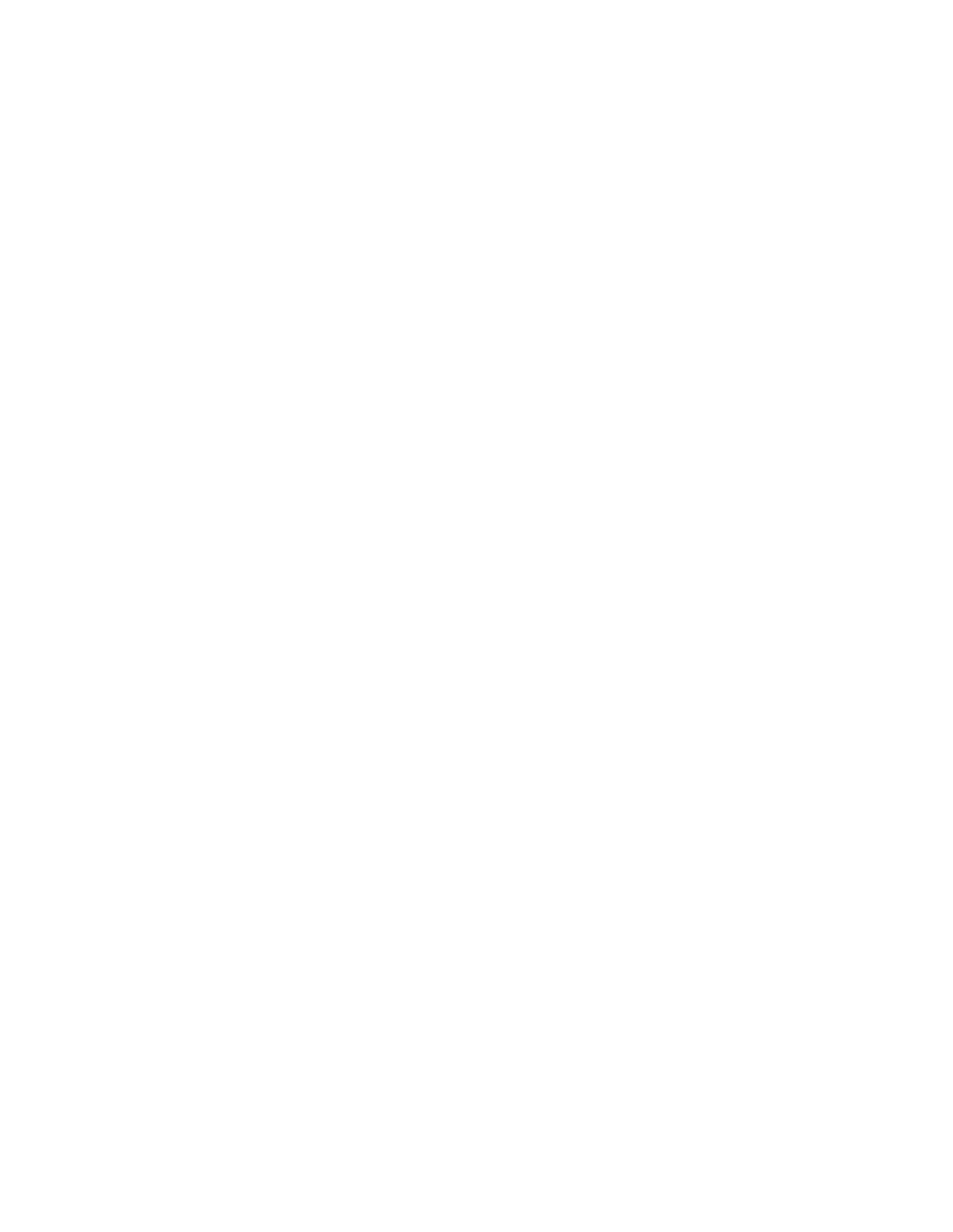### **Pets Plumbing**

**Baldwin, Angela All Units Steurer, Matthew Troop 246 All Units Steurer, Matthew Troop 246** Work: 812-887-2970 Home: baldwina@vcsc.k12.in.us Work: 812-205-5614 Home: mail.steurer@gmail.com

**Debault, Amanda** Troop 245 Work: Home: aabarnett1@gmail.com Work: 618-843-6253 Home: rweger53@gmail.com Mount Carmel **Algonkian** Flat Rock **Algonkian** Flat Rock **Algonkian** 

Hawkins, Chad<br>
Troop 203 Work: 812-887-4972 Home: chawkins@cinergymetro.net **Pottery** Vincennes Algonkian

**Noel, Jennifer Programming Programming Programming Programming** Work: 812-887-5237 Home: jennifer\_noel@yahoo.com Vincennes **Algonkian Otto, Randy Communist Communist Communist Communist Communist Communist Communist Communist Communist Communist Communist Communist Communist Communist Communist Communist Communist Communist Commu** 

Work: 812-881-6525 Home: jackschmitt1974@yahoo.com Vincennes Algonkian

Work: Home: aabarnett1@gmail.com

Work: 812-381-3868 Home: moriahsmom@hotmail.com Bicknell Algonkian

**Otto, Shae** Troop 246

Work: 618-263-2435 Home: brandanpatterson1@gmail.com

## **Plant Science**

**Klaus, Senay** All Units **Pulp and Paper** Work: 812-457-7812 Home: senay327@gmail.com Grayville Algonkian **Debault, Amanda** All Units

Work: 812-205-5614 Home: mail.steurer@gmail.com Haubstadt Algonkian

Vincennes and Algonkian Haubstadt Haubstadt Algonkian Haubstadt Algonkian

Work: 812-431-7824 Home: randy.otto@ecssolutions.com **Schmitt, Jack** Algonkian All Units Haubstadt Algonkian Algonkian

### **Public Health**

**Photography Copp, Mary Copp, Mary Troop 245** 

Work: 618-943-5831 Home: cmcopp@frontier.com **Debault, Amanda** All **All Units** Lawrenceville **All Lease Algonkian** 

Mount Carmel Algonkian **Klaus, Senay** All Units Work: 812-457-7812 Home: senay327@gmail.com **Mackey, Bette** All **All Units** Grayville **All Constanting Algonizian** Algonkian

### **Public Speaking**

Work: 812-431-7820 Home: aubien@gmail.com **Baldwin, Angela** All Units Haubstadt Algonkian Work: 812-887-2970 Home: baldwina@vcsc.k12.in.us Vincennes Algonkian

**Pioneering Klaus, Senay All Units All Units All Units** Work: 812-457-7812 Home: senay327@gmail.com **Patterson, Brandon** All Units All Units Grayville Algonkian

Mount Carmel Algonkian **Patterson, Brandon** All Units Work: 618-263-2435 Home: brandanpatterson1@gmail.com Mount Carmel **Algonizian** 

Work: Home: aabarnett1@gmail.com **Steurer, Matthew Troop 246 Mount Carmel Algonkian** 

## **Radio**

**Hartzell, Neal** All Units Work: 618-204-9667 Home: albionfreemethodist@gmail.com Albion Algonkian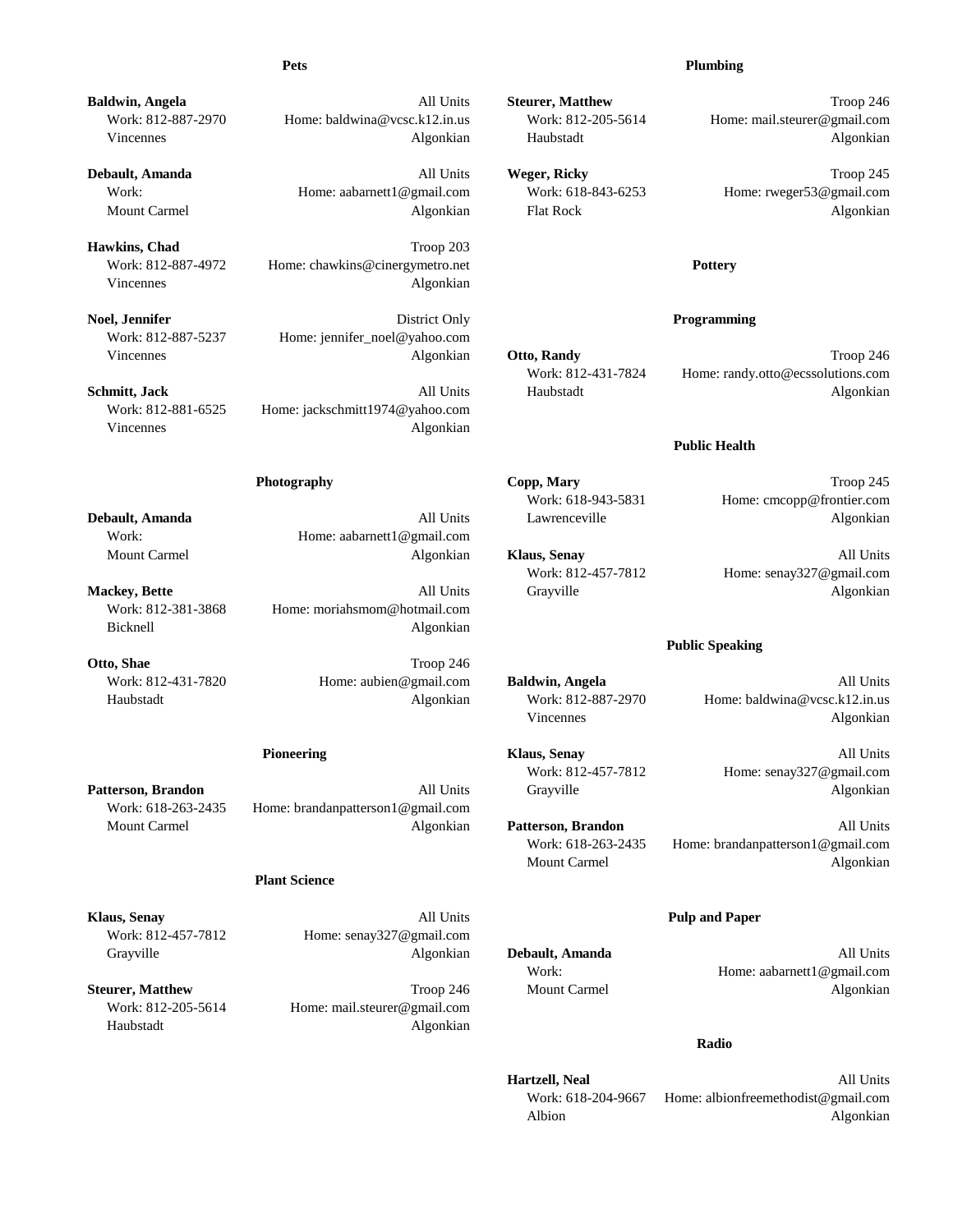## **Railroading Scholarship**

**Baldwin, Angela** All Units Work: 812-887-2970 Home: baldwina@vcsc.k12.in.us **Otto, Shae** Troop 246 Vincennes and the Microsoft Christian Mork: 812-431-7820 Home: aubien@gmail.com

**Debault, Amanda** All Units Work: Home: aabarnett1@gmail.com Mount Carmel **Algonkian Algonkian Algonkian Scouting Heritage** 

Work: 812-431-7824 Home: randy.otto@ecssolutions.com Haubstadt Algonkian **Schmitt, Jack** All Units

Work: 812-664-2765 Home: davidsams17@gmail.com Oakland City Algonkian

### **Robotics**

**Otto, Randy** Troop 246 Work: 812-431-7824 Home: randy.otto@ecssolutions.com Haubstadt Algonkian **Search & Rescue**

**Patterson, Brandon** All Units Work: 618-263-2435 Home: brandanpatterson1@gmail.com Mount Carmel Algonkian **Shotgun Shooting**

Patterson, Brandon **All Units** Work: 618-263-2435 Home: brandanpatterson1@gmail.com **Sams, David** All Units Mount Carmel Algonkian Work: 812-664-2765 Home: davidsams17@gmail.com

## **Salesmanship**

**Otto, Randy** Troop 246 Work: 812-431-7824 Home: randy.otto@ecssolutions.com **Otto, Shae** Troop 246 Haubstadt Algonkian Work: 812-431-7820 Home: aubien@gmail.com

**Baldwin, Angela** All Units

**Reading** Work: 812-887-2970 Home: baldwina@vcsc.k12.in.us Vincennes Algonkian

Haubstadt Algonkian

**Otto, Shae** Troop 246 **Hawkins, Chad** Troop 203 Work: 812-431-7820 Home: aubien@gmail.com Work: 812-887-4972 Home: chawkins@cinergymetro.net Haubstadt Algonkian Vincennes Algonkian

Haubstadt Algonkian

**Otto, Shae** Troop 246 **Reptile and Amphibian Study** Work: 812-431-7820 Home: aubien@gmail.com

**Rifle Shooting Patterson, Brandon** All Units Work: 618-263-2435 Home: brandanpatterson1@gmail.com **Otto, Randy Community Algonizian Community Community Community Community Community Community Community Community Community Community Community Community Community Community Community Community Community Community Commun** 

Work: 812-881-6525 Home: jackschmitt1974@yahoo.com **Sams, David** Algonkian All Units Vincennes Algonkian Algonkian

**Scuba Diving**

**Sculpture**

**Noel, Jason** Troop 210 **Rowing** Work: 812-887-2490 Home: jason720noel@yahoo.com Vincennes Algonkian

**Otto, Randy** Troop 246 **Safety** Work: 812-431-7824 Home: randy.otto@ecssolutions.com Haubstadt Algonkian

Oakland City Algonkian

## **Signs, Signals and Codes**

Haubstadt Algonkian